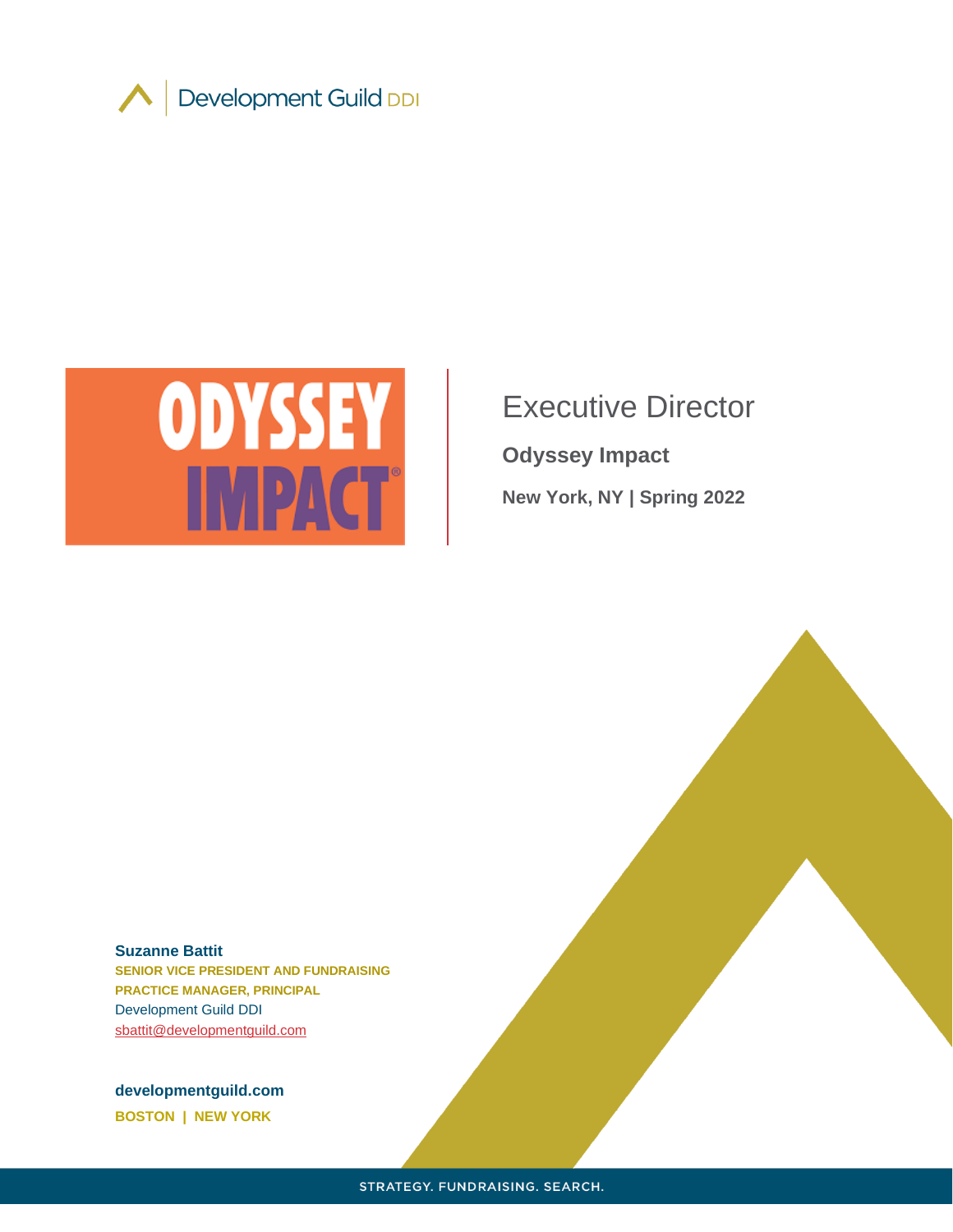# *Odyssey Impact seeks a social-justice minded, passionate, visionary leader skilled in driving creative and business strategy, fundraising, and managing and motivating a versatile team.*

## **About Odyssey Impact**

Founded in 1987 as the National Interfaith Cable Coalition, Odyssey Impact connects faith and secular communities to build a more compassionate, just, and hopeful world. Odyssey Impact employs awardwinning films and social impact campaigns to change attitudes in the critical areas of religious intolerance, race, gender, gun violence, criminal and economic justice, and mental health.

Odyssey Impact believes that powerful stories catalyze change, and they unite faith-based organizations, religious leaders, and secular partners to amplify faith voices in the public square. Odyssey Impact recognizes the need for people to become more united, and uses documentaries to build and execute strategic, transformative impact campaigns around urgent social issues.

Odyssey Impact's current social impact campaigns include:

- ["Stranger/Sister,"](about:blank) which tells the story of two ordinary women, one Muslim and one Jewish, who join together to stop the wave of hatred for their respective faith traditions. Overcoming a long history of distrust between their two religions, the women build a movement that turns strangers into sisters, challenging our assumptions about how to fight hate in America.
- ["Descended from the Promised Land: The Legacy](about:blank)  [of Black Wall Street,"](about:blank) which draws a century-long thread from the Tulsa Race Massacre to the present by exploring the lingering economic, psychological, and emotional effects that undermined the rebuilding of the once thriving Tulsa, Oklahoma, community.
- ["Healing the Healers,"](https://www.odyssey-impact.org/healing-the-healers/) a Silver Telly Award winning multimedia resource collection showcasing peer-topeer conversations with faith leaders on crisis issues designed to be used in classroom curricula, as congregational tools, and for self-learning. Each video and accompanying expert guide offers



strategies and insights to educate faith leaders on challenging issues such as recovering from communal trauma, domestic violence, youth mental health, and healing communities divided by extremism and racial injustice.

For more information about Odyssey Impact, please visit [https://www.odyssey-impact.org/](about:blank)

# **About the Position**

At the heart of Odyssey Impact is the mission to connect people, communities, and organizations to the stories that uplift society's most pressing issues. Organizational and individual partners are key to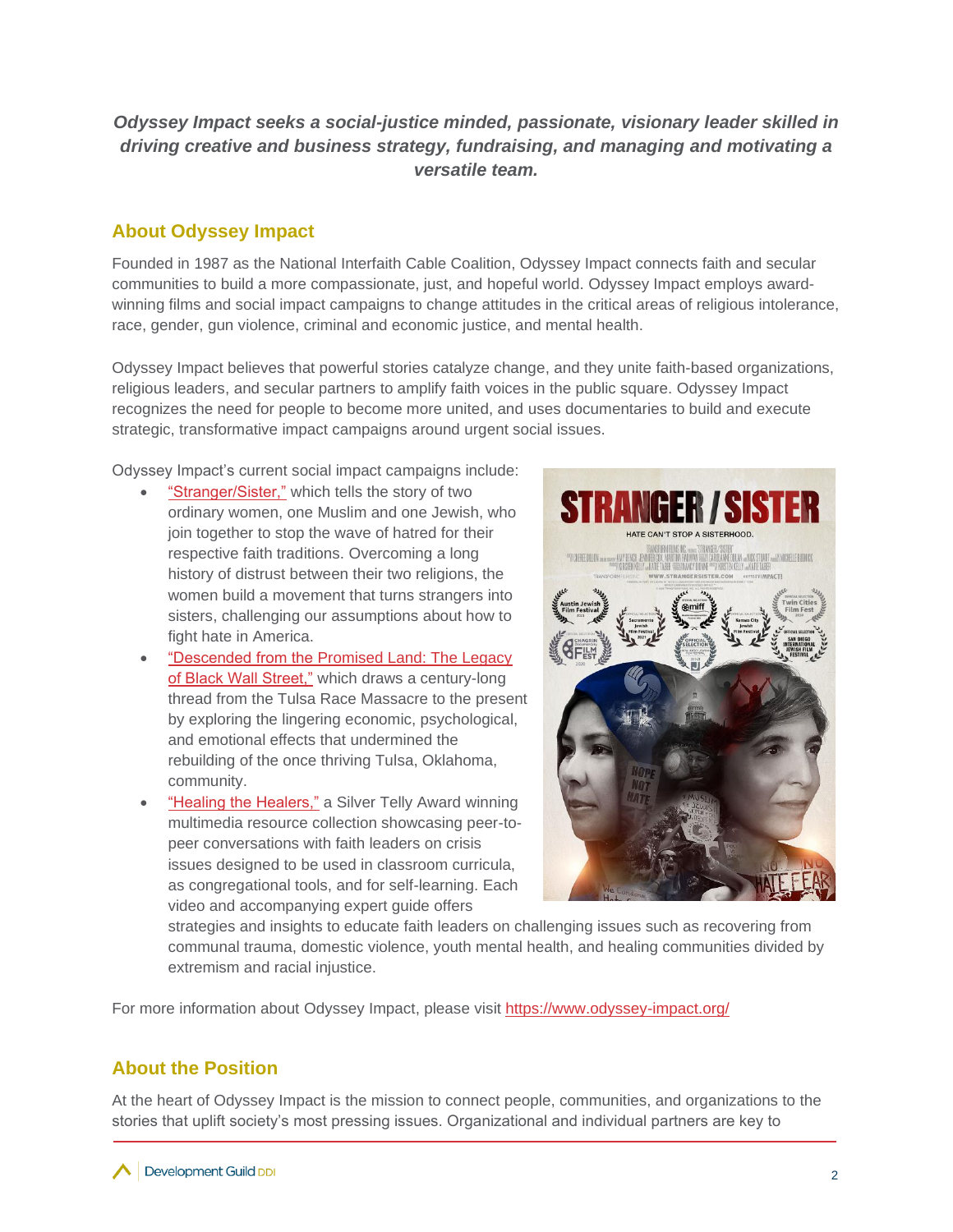

Odyssey Impact's work of producing documentaries, creating social impact campaigns, and building coalitions of people to inspire action, connect communities, and drive social change.

As the primary face and spokesperson for the organization, the new Executive Director will be key in the creation and cultivation of new organizational and individual partnerships at Odyssey Impact, both in the secular and interfaith communities. Additionally, the new Executive Director will lead development processes at the organization, setting and pursuing strategy and annual goals. The Executive Director will

also work to identify new avenues for revenue generation at the organization, particularly in the corporate and foundation space, leveraging the organization's numerous documentaries, programs, and relationships.

Reporting to the Board of Trustees, the Executive Director will have overall management responsibility for a \$2.5 million annual budget, nine employees, and nine consultants.

A dynamic, creative, faith-informed leader, the new Executive Director will set the tone for the organization's culture, encouraging collaboration, innovation, and creativity among staff members and outside partners. A passionate, credible advocate for social justice issues and the role faith communities can play in them, the Executive Director will represent Odyssey Impact before diverse audiences in the faith and secular spaces.

# **Key Responsibilities**

#### **Executive Leadership and Organizational Management**

- Provide thoughtful and visionary leadership that is inclusive, transparent, and empowering in a manner that supports and guides the organization's mission
- Attract and collaborate with talented filmmakers and producers to expand the award-winning slate of powerful films and impact campaigns
- Examine the current business model and identify viable expansion of revenue opportunities
- Establish goals, objectives, and operational plans to implement policies and build support for Board decisions among staff
- Oversee the day-to-day operations of the organization and ensure that deliverables are met
- Manage a currently remote staff efficiently, while deftly overseeing the work of consultants and third-party suppliers
- Organize, motivate, and mentor internal team leaders to encourage collaboration, staff development, and performance management

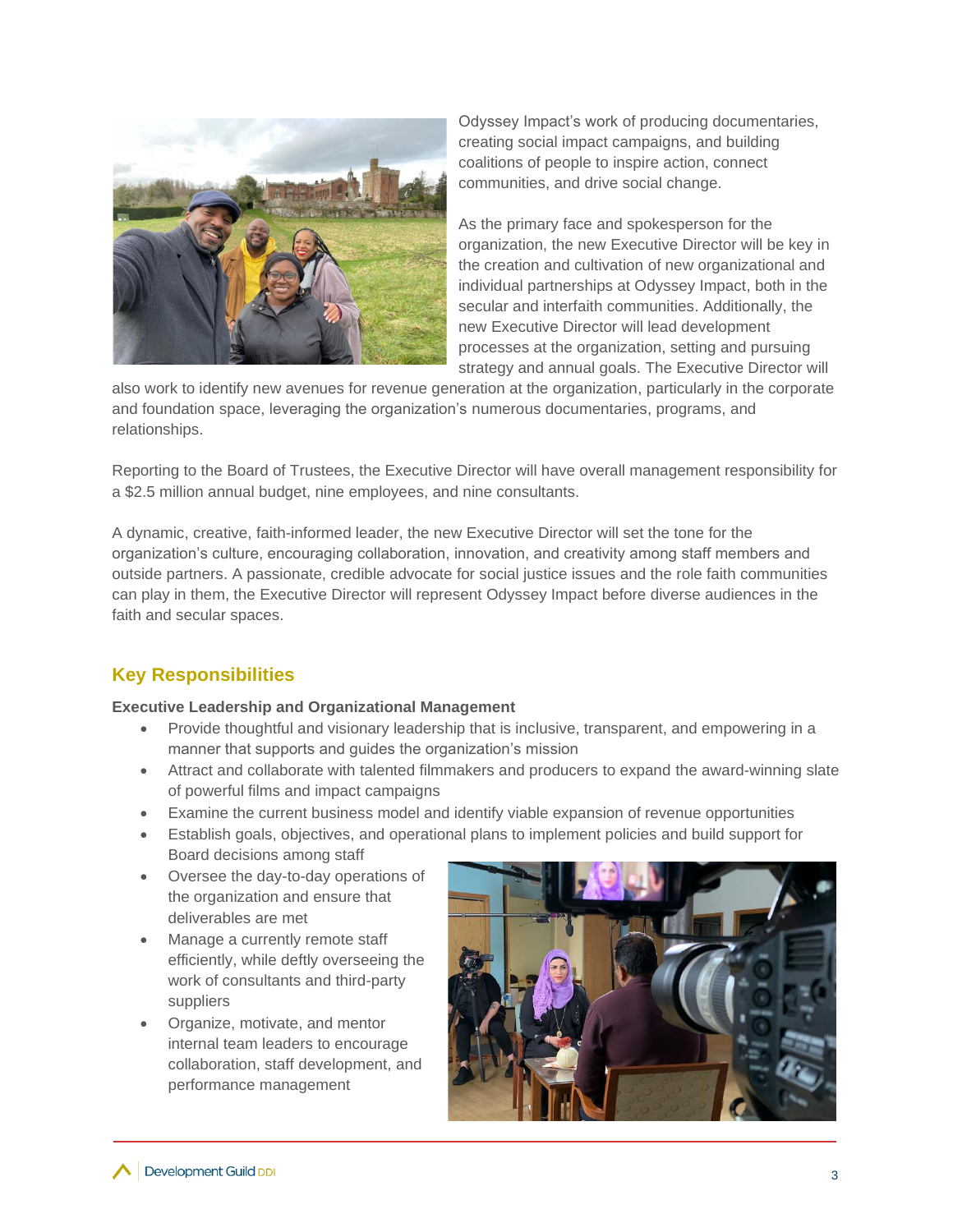- Possess humility, graciousness, and a proven ability to build strong internal and external relationships
- Apply innovative thinking and performance measurements to analyze and support strategic decision-making

## **Board Governance**

- Maintain regular and ongoing communication with the Board, providing leadership and support to members, and identifying risks and issues around potential decisions
- Work with staff to provide Board members with all necessary information to function constructively and make informed, timely decisions
- Attend all Board meetings and provide reports and updates on staff, current work, project timelines, and organizational progress
- Present strategic options and plans for organizational impact, an d gain necessary Board approval for such plans to carry out the mission of the organization

## **Development and Fundraising**

- Lead the organization's fundraising efforts by representing them to potential funders, clients, and partners, dynamically articulating the organization's vision and programs
- Drive development and implement annual fundraising goals in collaboration with staff and Board as appropriate
- Nurture and expand relationships with the organization's current portfolio of individual, foundation, and corporate donors
- Initiate and cultivate relationships with new funding sources among faith-based and secular foundations and corporations, as well as select high-net-worth individuals

#### **Financial Management and Administration**

- Ensure the organization's financial stability and sustainability by maintaining a healthy cash flow and adequate reserves
- Prudently direct resources and manage all financials within budget guidelines, and assume responsibility for the fiscal integrity of the organization, according to current laws and regulations
- Build and administer the annual budget with Board of Trustees approval
- Regularly monitor Board-approved budgets and manage financial operations to ensure maximum use of resources and optimal financial positioning of the organization

#### **External Relations and Communications**

- Represent the organization publicly, and serve as chief spokesperson at events, conferences, and partnership meetings
- Present and promote the organization and its mission, programs, and partners in a consistently positive manner, working to elevate the brand and significantly raise awareness
- Ensure high visibility for Odyssey Impact and its work to the public and potential supporters
- Oversee all aspects of the organization's marketing, communications and public relations efforts

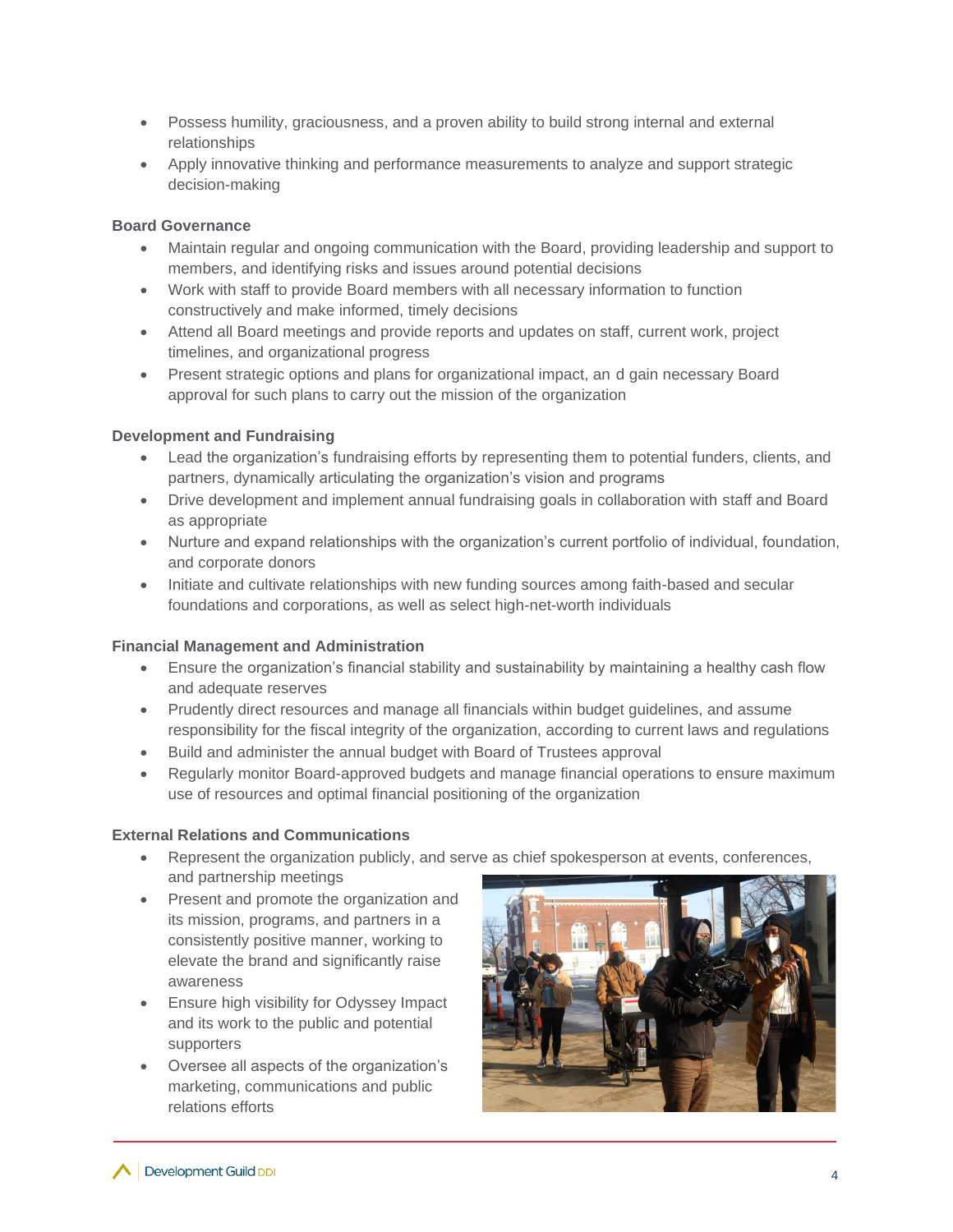## **Key Qualifications**

Candidates may emerge from nonprofit, foundation, government, religious, or industry backgrounds, and should possess the following: An advanced degree plus five years of prior experience as an Executive Director, or in a senior position at a nonprofit or foundation of similar size, or comparable positions within government or industry. Candidates based in the New York area would be preferred, but Odyssey Impact is willing to consider remote candidates.

Strong business acumen and a proven history of providing visionary leadership at the executive level



- A thoughtful management style that promotes diversity, inclusivity, collaboration, and mentorship
- A high emotional intelligence and infectious passion for social justice issues
- Proven experience increasing philanthropic support and building corporate revenue through innovative programs and products
- Experience in marketing, communications, and public relations
- An established track record for executing organizational growth of a similarly sized nonprofit or related entity
- Success in recruiting, developing, and retaining diverse, results-oriented teams. Knowledge of Human Resources a plus
- Excellent written, oral, and public speaking skills; a persuasive and passionate communicator with strong, interpersonal, and multidisciplinary project skills
- Experience in media, particularly in film and television; ease in collaborating with and directing content creators
- Experience in advocacy and a demonstrated track record of promoting Diversity, Equity, and Inclusion (DEI)
- Familiarity and comfort with engaging secular and faith-based communities

**Odyssey Impact demonstrates its commitment to diversity with over 30 years' experience promoting multi-faith dialogue and cooperation. In addition to being a safe space for people of all faiths to have their voices & stories heard and respected, Odyssey Impact is dedicated to revealing and challenging racial injustice through our films and campaigns and in being an inclusive and collaborative environment for all, regardless of one's race, ethnicity, gender, sexuality, disability, age, or ideology.**

Please email your cover letter and resume in confidence to: odysseyimpact@developmentguild.com

For more information, please visit [www.developmentguild.com.](about:blank)

#### **Suzanne Battit**

**SENIOR VICE PRESIDENT AND FUNDRAISING PRACTICE MANAGER, PRINCIPAL** Development Guild DDI